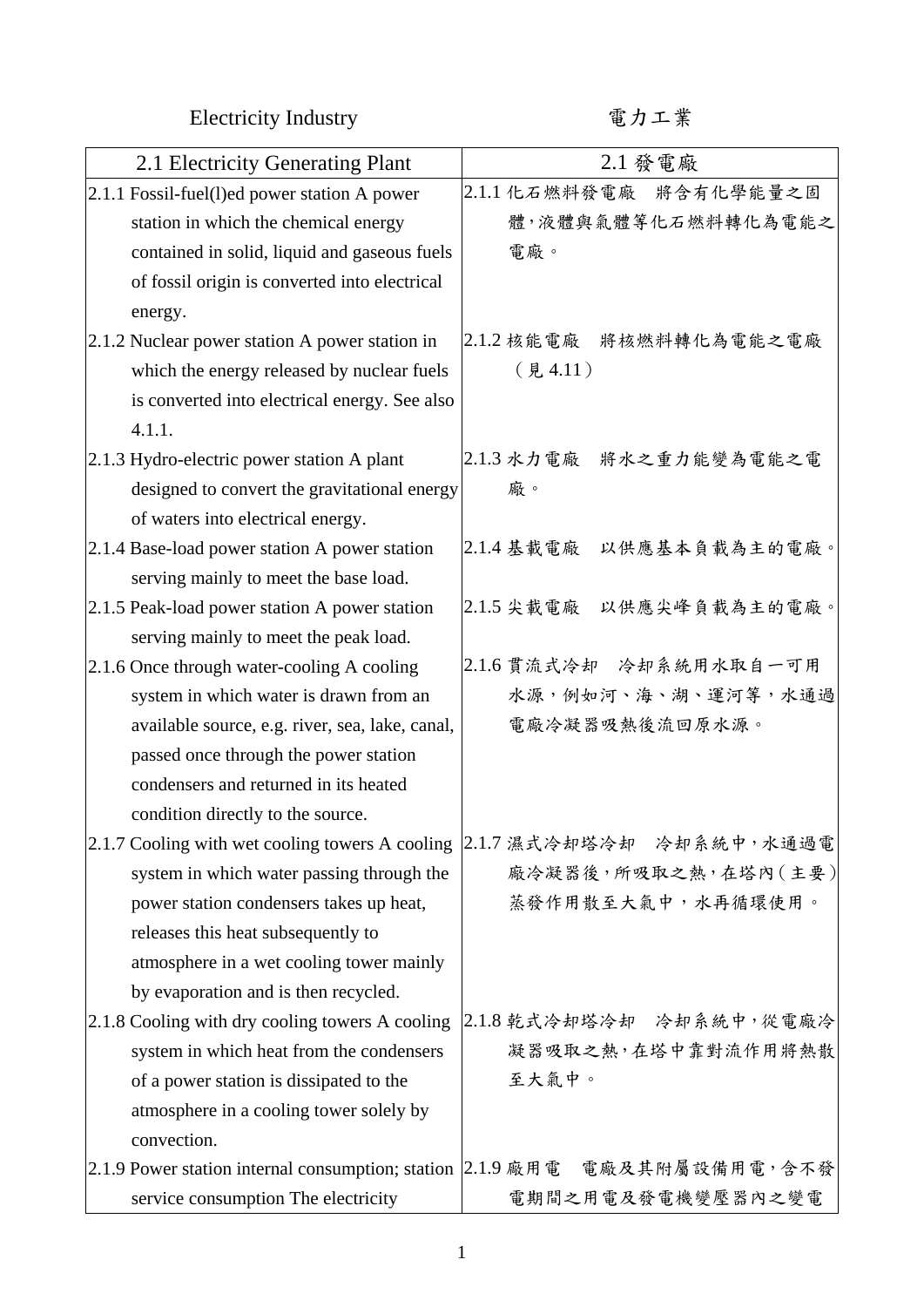| consumed by a power station or power             | 損失。                          |
|--------------------------------------------------|------------------------------|
| station set in its auxiliary plant, including    |                              |
| electricity consumed when out of service,        |                              |
| together with the losses in its generator        |                              |
| transformers.                                    |                              |
| 2.1.10 Heat rate The ratio of the energy content | 2.1.10耗熱率 在已知期間內,燃料所含之能      |
| of the fuel used to the electrical energy        | 量與其產生之電能之比。電能可為發電量           |
| produced over a given period; it can be          | (總數)或供電量 (淨值)。耗熱率之倒          |
| referred to the electricity generated (gross)    | 數以百分比表示為電廠的熱效率。耗熱率           |
| or the electricity supplied (net). The           | 需註明單位。計算熱效率時,燃料所含之           |
| reciprocal of the heat rate expressed as a       | 能量與其產生之電能應以同一單位表示            |
| percentage is the thermal efficiency of the      | 之。                           |
| power station. In the case of the "heat rate"    |                              |
| the units should be stated; in the case of the   |                              |
| "thermal efficiency" the energy content of       |                              |
| the fuel and the electrical energy produced      |                              |
| must be expressed in the same unit.              |                              |
| 2.2 Electricity Transmission and                 | 2.2 電力輸配                     |
| Distribution                                     |                              |
| 2.2.1 Electrical installation Civil engineering  | 構成發電、換流、變電、輸電、<br>2.2.1 電力設施 |
| works, buildings, machines, apparatus,           | 配電、電能貯存或利用電能之總體設施,           |
| lines and associated equipment together          | 包括土木結構物、建築物、機器、儀表、           |
| forming an integrated unit for the               | 線路及相關之設備等。                   |
| generation, conversion, transformation,          |                              |
| transmission, distribution, storage or           |                              |
| utili-sation of electrical energy.               |                              |
| 2.2.2 Electric line A generic term for a set of  | 2.2.2 電線;線路;電力線 用於輸送、分配電     |
| conductors, with insulation and accessories,     | 能,附有紹緣及配件之導體組件的總稱。           |
| used for the transmission or distribution of     |                              |
| electrical energy.                               |                              |
| 2.2.3 Overhead line/cable An electric line       | 2.2.3 架空線路/電纜 位於地面上通常為以      |
| situated above ground usually with the           | 絕緣碍子或適當之支持物支撐之電線,包           |
| conductors supported on insulators and           | 括與此種電線有關之機件及配件。              |
| appropriate supports. The term would             |                              |
| include works and fittings associated with       |                              |
| the line.                                        |                              |
| 2.2.4 Underground/submarine line/cable An        | 2.2.4 地下 (海底)電線電纜 位於地下或海底    |
| electric line situated in the ground/under       | 之電線,包括與此種電線有關之機件及配           |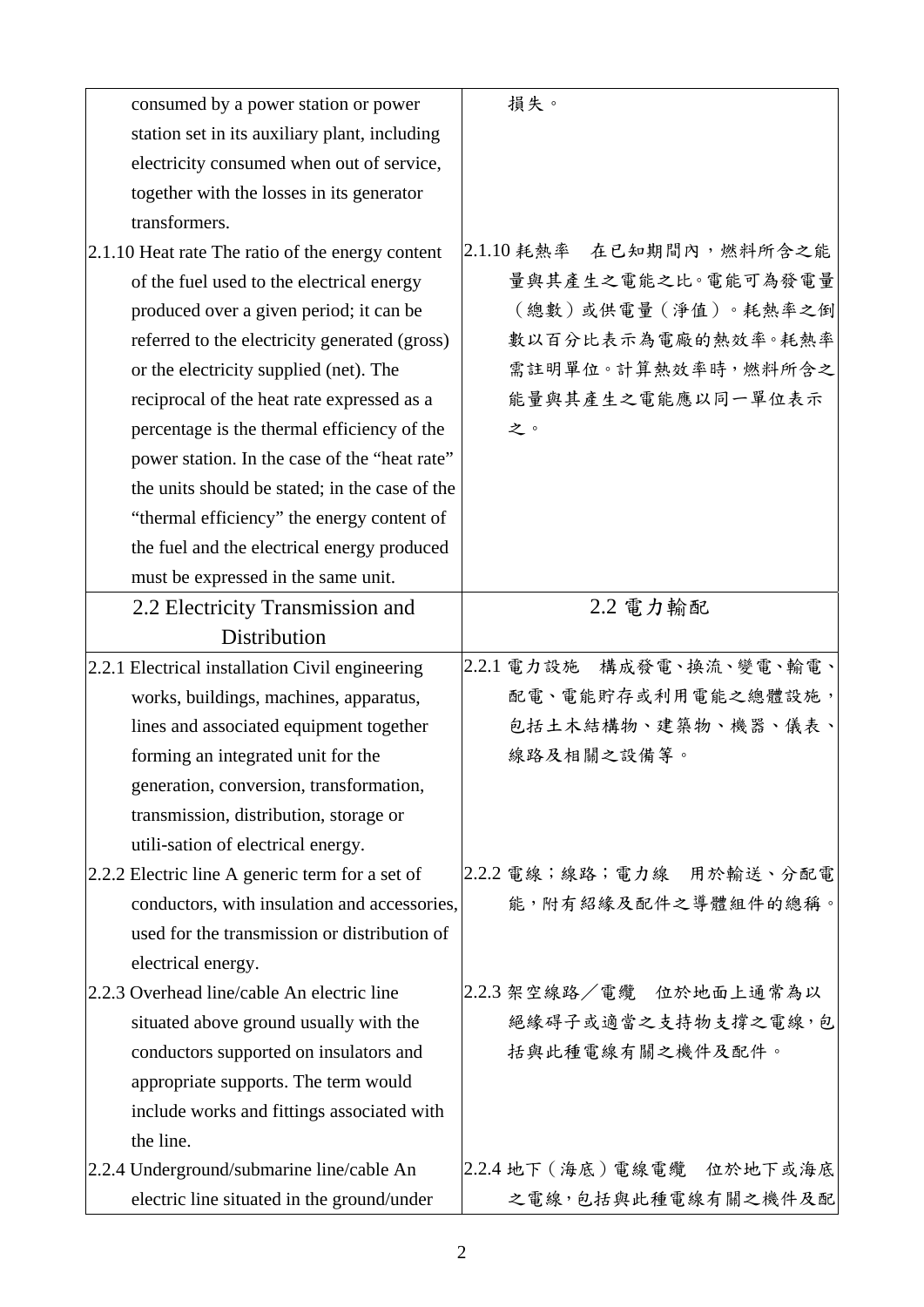| water. The term would include works and                                     | 件。                                                                           |
|-----------------------------------------------------------------------------|------------------------------------------------------------------------------|
| fittings associated with the line.                                          |                                                                              |
| 2.2.5 Single circuit line A line having only one                            | 2.2.5 單回線 僅有一回線之電線路。                                                         |
| circuit.                                                                    |                                                                              |
| 2.2.6 Multiple circuit line A line comprising                               | 2.2.6 多回線 含有數回線之電路。                                                          |
| several circuits.                                                           |                                                                              |
| 2.2.7 Electric circuit An arrangement of bodies or 2.2.7 電路 藉著物體或中間介質之安排可供  |                                                                              |
| media through which a current can flow.                                     | 電流流通之通路。                                                                     |
| 2.2.8 Circuit length The average of the actual                              | 2.2.8 回線長度 一回線之導線實際長度之平                                                      |
| lengths of the lines of a circuit (taking                                   | 均值(計及線路施設高度變化及電線下垂                                                           |
| account of variations in elevation and                                      | 之因素)。                                                                        |
| catenary dip).                                                              |                                                                              |
|                                                                             | 2.2.9 (Transmission or distribution) route/right of 2.2.9 (輸、配電)路經/路權 架空電線或地 |
| way The terrain required for running an                                     | 下電線通過所需之土地。                                                                  |
| overhead line or an underground line.                                       |                                                                              |
| 2.2.10 (Transmission or distribution) route length 2.2.10 (輸、配電)線路長度 沿路徑軸測量 |                                                                              |
| The distance between the end points of an                                   | 而得之架空線或地下線兩端之水平距離。                                                           |
| overhead line or underground line,                                          |                                                                              |
| horizontally projected and measured along                                   |                                                                              |
| the route axis.                                                             |                                                                              |
|                                                                             | 2.2.11 Switching station An electrical installation 2.2.11 開關場 藉開關設備有選擇性地將系統 |
| for the selective connection and                                            | /網路之線路及用戶設備加以連接或解                                                            |
| disconnection of the lines of a                                             | 聯之電力設施。                                                                      |
| system/network and of consumer                                              |                                                                              |
| installations by means of switchgear.                                       |                                                                              |
| 2.2.12 Transforming station A substation which                              | 2.2.12 變電所 備有變壓器及開關場以便轉換                                                     |
| includes transformers for transferring                                      | 運轉電壓並連接各級系統。                                                                 |
| electricity between systems operating at                                    |                                                                              |
| different voltage levels.                                                   |                                                                              |
| 2.2.13 Distribution substation; HV/LV                                       | 2.2.13 配電所;高壓、低壓變電所 在高、低                                                     |
| transforming station A transforming station                                 | 電壓系統(網路)間之變電所。                                                               |
| between high and low voltage                                                |                                                                              |
| systems/networks.                                                           |                                                                              |
| 2.2.14 Converter station An installation for                                | 2.2.14 换流站 將電流由一種型式轉換為另一                                                     |
| converting current of one form into another                                 | 種型式或改變頻率之設施。                                                                 |
| or for converting one frequency into                                        |                                                                              |
| another.                                                                    |                                                                              |
| 2.2.15 Rectifier station An installation for                                | 2.2.15 整流站 將單相或多相交流電流轉換為                                                     |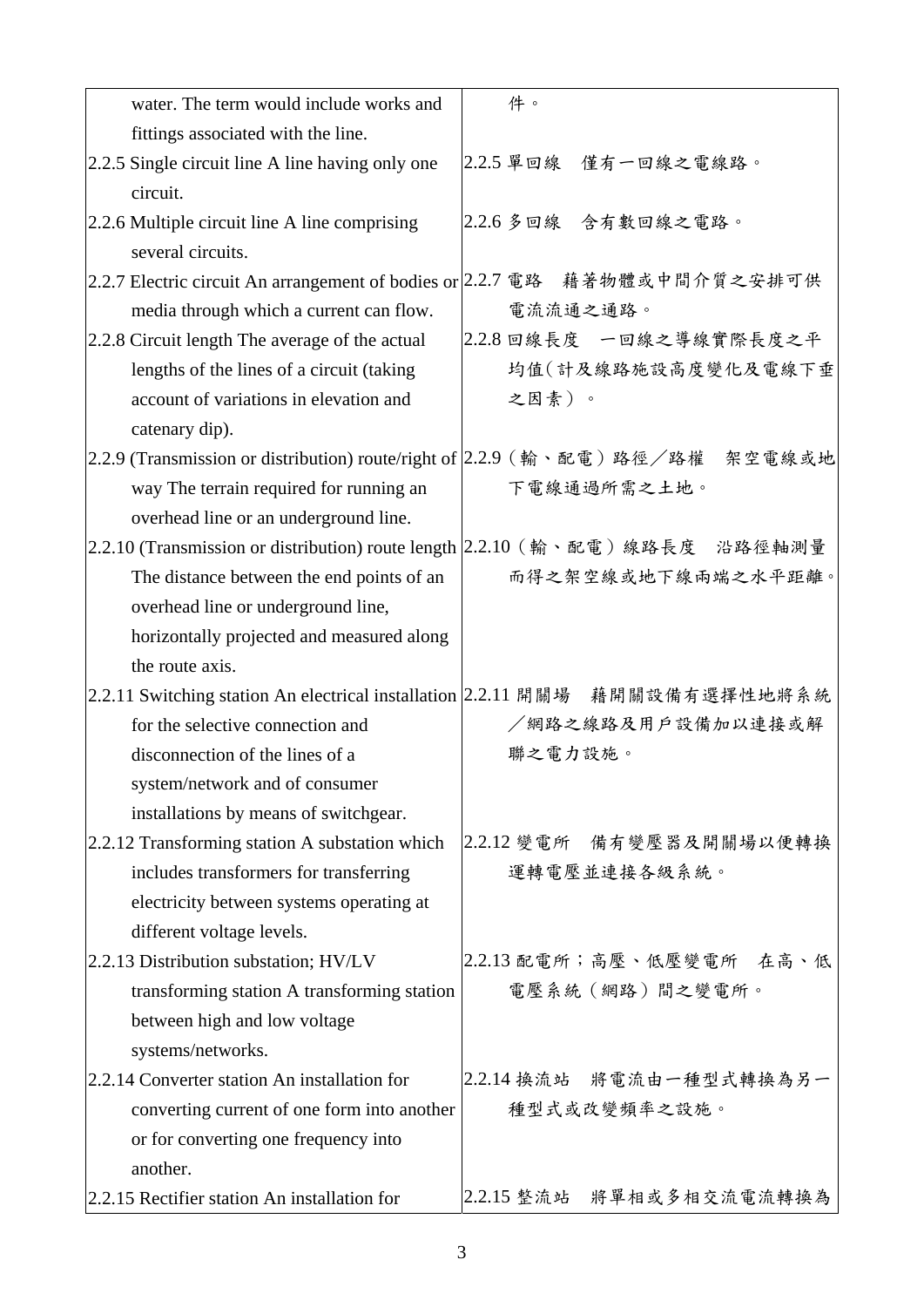| converting single or multi-phase alternating                             | 直流電流之設施。                                                                 |
|--------------------------------------------------------------------------|--------------------------------------------------------------------------|
| current into direct current.                                             |                                                                          |
| 2.2.16 Inverter station An installation for                              | 2.2.16 變流站 將直流電流轉換為單相或多相                                                 |
| converting direct current into single or                                 | 交流電流之設施。                                                                 |
| multi-phase alternating current.                                         |                                                                          |
| 2.2.17 Network; system A grouping of lines and                           | 2.2.17 網路; 系統 一組線路與其他電氣設備                                                |
| of other electrical equipment connected for                              | 相連,可將電力由發電廠傳輸至最終之用                                                       |
| the purpose of conveying electricity from                                | 戶端。                                                                      |
| generating stations to the ultimate                                      |                                                                          |
| consumer.                                                                |                                                                          |
| 2.2.18 Interconnected or interconnecting                                 | 2.2.18 互連或互連網路/系統 此種網路在一                                                 |
| network/system A network that can be so                                  | 國內或國際間互連,具互通有無之整體經                                                       |
| regulated in its overall performance, both                               | 營之功能,使電力需求與發電之間在經濟                                                       |
| nationally and/or internationally that it                                | 性及可靠性上達到最佳之配合。                                                           |
| enables electricity demand to be met with                                |                                                                          |
| electricity generation optimally, both as                                |                                                                          |
| regards economics and reliability.                                       |                                                                          |
| 2.2.19 Transmission network/system A system of 2.2.19 輸電網路/系統 輸電系統具有超越區  |                                                                          |
| transmission lines serving for the                                       | 域之輸電能力而將電力傳送至地方系統。                                                       |
| super-regional transport of electricity and                              |                                                                          |
| feeding to subsidiary systems.                                           |                                                                          |
| 2.2.20 Distribution network/system A system of                           | 2.2.20 配電網路/系統 供應區域及地方電能                                                 |
| distribution lines serving for the regional                              | 之配電線系統。                                                                  |
| and local distribution of electrical energy.                             |                                                                          |
| 2.2.21 Radial system A system or part of a                               | 2.2.21 輻射系統 系統或部份系統全部或主要                                                 |
| system which is wholly or mainly                                         | 由輻射狀線路組成,而各受電點僅可由單                                                       |
| composed of radial circuits and hence                                    | 一方向之單路回線饋送。                                                              |
| points to be supplied do not have a supply                               |                                                                          |
| available to them in more than one                                       |                                                                          |
| direction.                                                               |                                                                          |
|                                                                          | 2.2.22 Ringed network /system A network or part 2.2.22 環狀網路/系統 網路或部份網路全部 |
| of a network which is wholly or mainly                                   | 或主要由環狀線路組成,而線路之起點與                                                       |
| composed of ring circuits, all or most of                                | 終點均為同一電源。                                                                |
| which individually emanate from and                                      |                                                                          |
| terminate at the same source of supply.                                  |                                                                          |
| 2.2.23 Meshed network/system A network or part 2.2.23 網狀網路/系統 ––系統或部份系統全 |                                                                          |
| of a network which is wholly or mainly                                   | 部或主要由環狀線路組成,線路之起點與                                                       |
| composed of ring circuits all or most of                                 | 終點為不同之電源,或具有多重電源之多                                                       |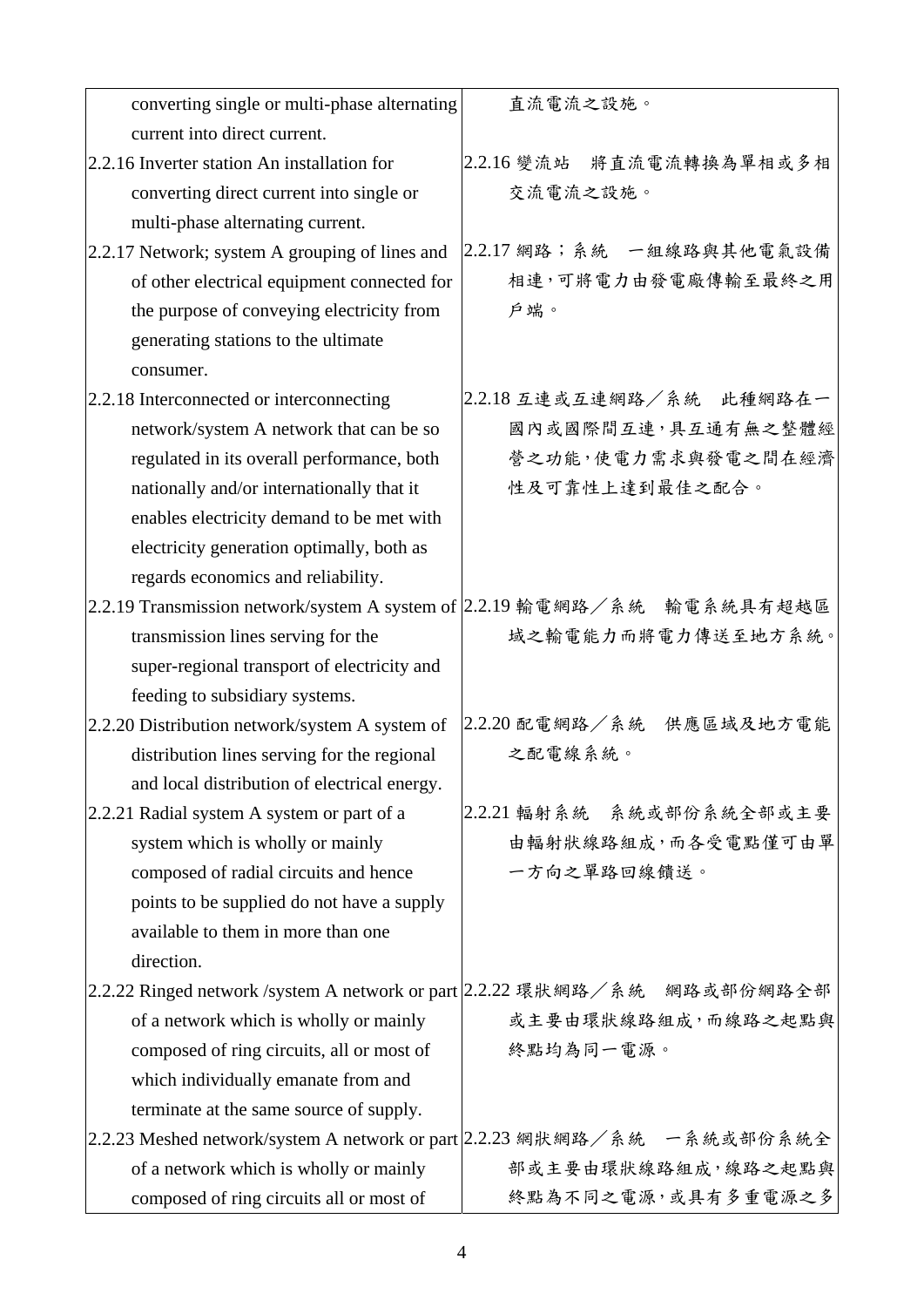| which emanate from and terminate at                                       | 重環狀線路之更複雜系統。                |
|---------------------------------------------------------------------------|-----------------------------|
| different sources of supply, or any more                                  |                             |
| complex system of multiple ring circuits                                  |                             |
| with multiple supply sources.                                             |                             |
| 2.2.24 High voltage A voltage equal to or higher                          | 2.2.24 高電壓 相等或較高於一特定之電壓,    |
| than a specified voltage that may vary                                    | 此特定電壓各國內可自行立法制定之,           |
| legally from one country to another (e.g. in                              | (大多數歐洲國家訂定此特定電壓為            |
| most European countries it now applies to                                 | 1,000伏特以上)。                 |
| voltages above 1000 V between                                             |                             |
| conductors).                                                              |                             |
| 2.2.25 Low voltage A voltage equal to lower than 2.2.25 低電壓 相等或較低於一特定之電壓, |                             |
| a specified voltage that may vary legally                                 | 此特定電壓各國可自行立法制定之(大多          |
| from one country to another (e.g. in most                                 | 數國家訂定此特定電壓為1,000伏特以         |
| countries it applied to voltages of 1000 V                                | 下)。                         |
| a.c. or below between conductors)                                         |                             |
| 2.2.26 Rated voltage The voltage used in the                              | 2.2.26 額定電壓 用來標示機器、電廠、網路    |
| specification of a machine, plant, network                                | 或儀器之電壓,藉此可計算機器使用之測          |
| or apparatus and from which the test                                      | 試情況及電壓限制。                   |
| conditions and the voltage limits for the use                             |                             |
| of the machine etc. are calculated.                                       |                             |
| 2.2.27 Operating voltage The voltage at any                               | 2.2.27 運轉電壓 任何時刻,跨越運轉中機器    |
| moment across two line wires of machines                                  | 或儀器之兩線間之電壓。                 |
| or apparatus in operation.                                                |                             |
| 2.2.28 Transmission capacity/capability The                               | 2.2.28 輸電容量/能力 在許可之散熱、穩定    |
| highest permissible continuous loading of                                 | 度及電壓降之範圍內,輸電設備所能允許          |
| the transmission equipment with respect to                                | 之最高連續負荷。                    |
| heating, stability and voltage drop.                                      |                             |
| 2.2.29 Interconnection The connection, by one or 2.2.29 互連 兩系統或更多系統或其部分系統 |                             |
| more lines, between two or more systems                                   | 間以一回線路或數回線路相連接及用以           |
| or parts of systems, and the equipment for                                | 作此連接之設備。                    |
| such connection.                                                          |                             |
| 2.2.30 Supply terminals; delivery/terminal point                          | 2.2.30 責任分界點;供電端;送電端<br>系統或 |
| The point in a system/network at which a                                  | 網路上之購電者或消費者依合約接受電           |
| purchaser/consumer contractually receives                                 | 能之點。                        |
| electrical energy.                                                        |                             |
| 2.2.31 Network/system internal consumption                                | 2.2.31 網路(系統)內耗電 在網路(系統)    |
| Such consumption of electrical energy by                                  | 運轉時附屬設備所需消耗之電能。             |
| ancillary equipment as is required for the                                |                             |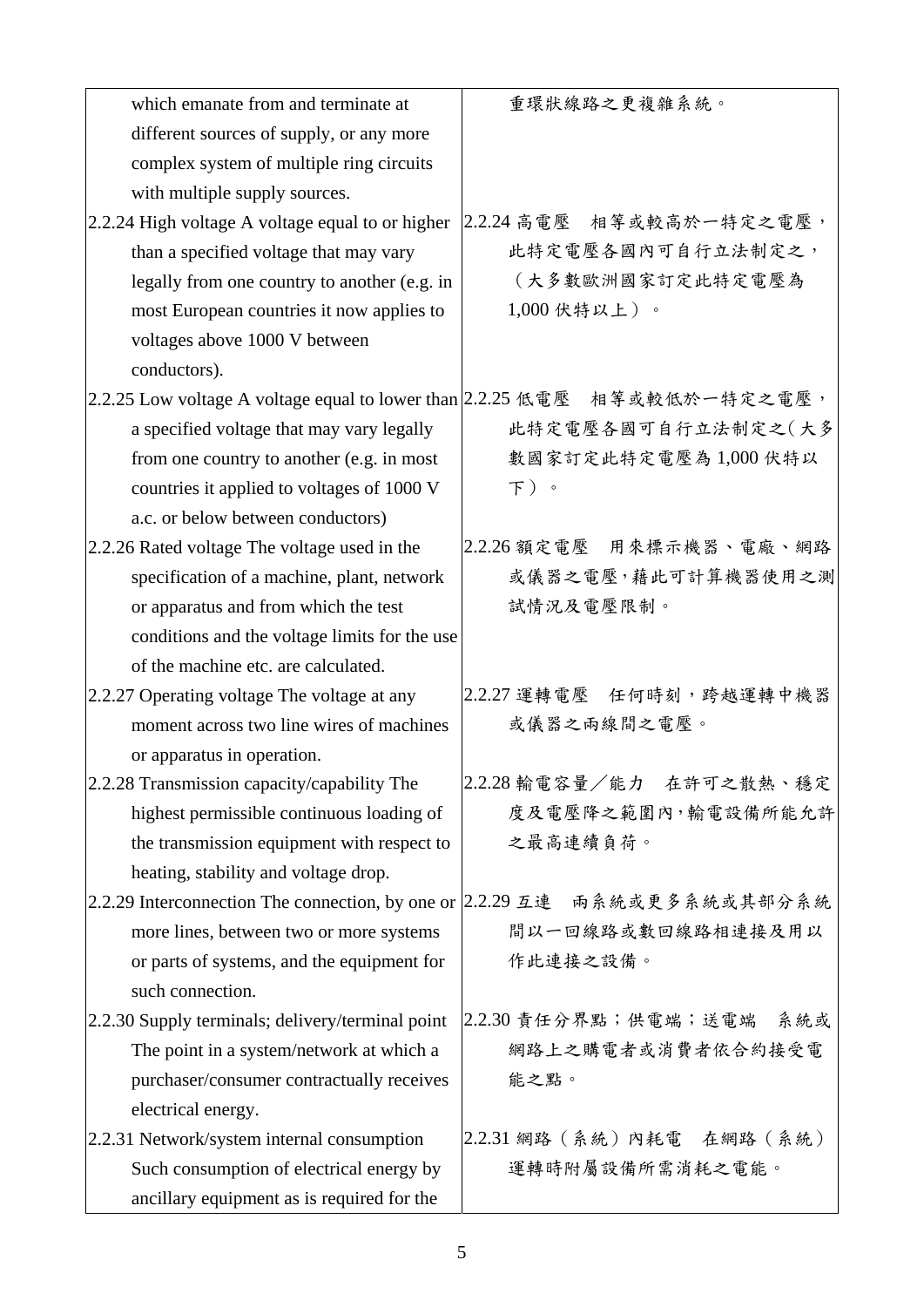| operation of the network/system.                   |                               |
|----------------------------------------------------|-------------------------------|
| 2.2.32 Network/system losses; transmission and     | 2.2.32 網路 (系統) 損失、輸配電損失<br>特定 |
| distribution losses The energy losses              | 網路(系統)中輸電及配電所發生之電能            |
| occurring in transmission and distribution         | 損失。                           |
| in a specific network/system.                      |                               |
| 2.3 Capacity and Generation                        | 2.3 容量與發電                     |
| 2.3.1 Installed capacity; gross installed capacity | 2.3.1 裝置容量;毛裝置容量 電廠內各機組出      |
| The capacity measured at the output                | 力端所測定之容量,包含廠內負載。              |
| terminals of all sets in the station; it           |                               |
| includes power taken for the station's             |                               |
| internal load.                                     |                               |
| 2.3.2 Maximum output capacity; net output          | 2.3.2 最大出力容量; 淨出力容量<br>輸入網路前  |
| capacity; output capacity The capacity             | 測定之容量。                        |
| measured at the point of outlet to the             |                               |
| network.                                           |                               |
| 2.3.3 Power station internal load; station service | 2.3.3 廠內用電;廠內負載 電廠廠內設備運轉      |
| load; auxiliaries load The electrical              | 所需之電容量,含發電機變壓器內之變電            |
| capacity of a power station or power station       | 損失。                           |
| set, that is required for its auxiliary plant,     |                               |
| together with the capacity represented by          |                               |
| the losses in its generator transformers.          |                               |
| 2.3.4 Maximum capacity; maximum electric           | 2.3.4 最大容量;最大電力容量 火力機組或電      |
| capacity In the case of a thermal unit or          | 廠燃用正常品質燃料連續運轉下,所能產            |
| station, the maximum power that could be           | 生之最大電力。水力電廠在最佳之進水量            |
| produced under continuous operation with           | 及水頭下,可在一段期間內連續運轉產生            |
| all plant running and with adequate fuel           | 之最大電力。                        |
| stocks of normal quality. In the case of a         |                               |
| hydro-electric installation, the maximum           |                               |
| power that could be produced throughout a          |                               |
| given period of operation with all plant           |                               |
| running and with flow and head at their            |                               |
| optimum values.                                    |                               |
| 2.3.5 Available capacity; available power At any   | 2.3.5 可用容量;可用電力 在一般條件之下,      |
| given moment, the maximum power at                 | 如不受輸電系統之限制,在任何時刻,電            |
| which the station or unit can be operated          | 廠或機組可在一段時間內連續運轉產生             |
| for a given period under the prevailing            | 之最大電力。                        |
| conditions assuming unlimited transmission         |                               |
| facilities.                                        |                               |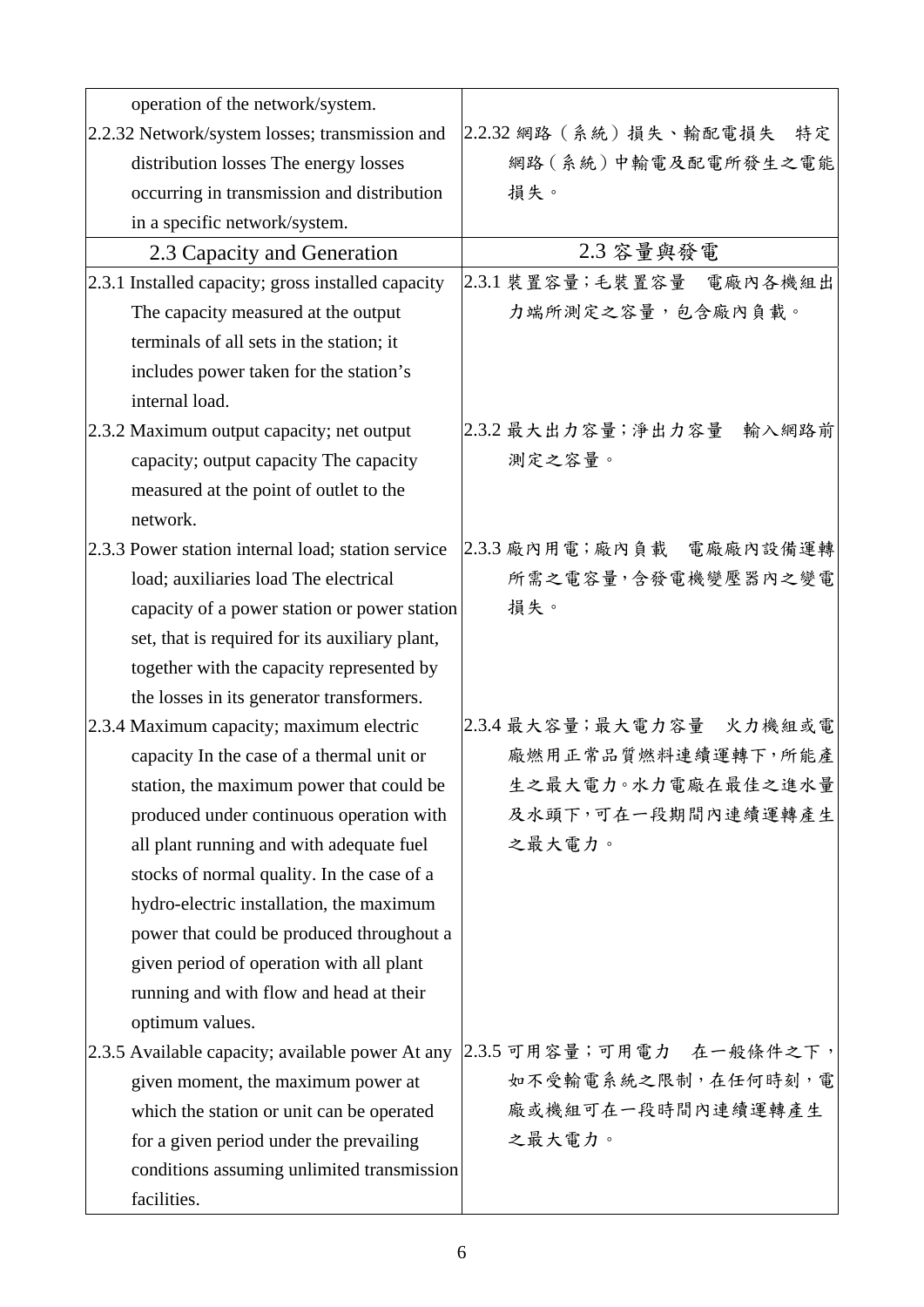| 2.3.6 Power produced, utilized capacity;           | 2.3.6 運轉容量;實際出力 實際運轉之容量基                                                    |
|----------------------------------------------------|-----------------------------------------------------------------------------|
| operating capacity The actual capacity             | 本上為某特定時間測出之瞬間值;一般可                                                          |
| operated. In principle it is measured as an        | 從某段時間之發電量計算出來(發電量與                                                          |
| instantaneous value and must be referred to        | 運轉時間之比)。發電量可為淨發電量或                                                          |
| a time; however, by convention it may be           | 毛發電量。                                                                       |
| derived from the energy produced during a          |                                                                             |
| certain period which for statistics it is          |                                                                             |
| necessary to define (the ratio of the              |                                                                             |
| electricity produced to the operating              |                                                                             |
| period). The power produced may be                 |                                                                             |
| gross or net.                                      |                                                                             |
| 2.3.7 Reserve capacity Cold stand-by (in           | 2.3.7 備轉容量 冷機備轉容量 (特殊情況)、                                                   |
| exceptional cases), hot stand-by and               | 熱機備轉容量和 (水力)備轉容量等用來                                                         |
| spinning reserve capacities that serve to          | 應付預期容量需求與實際容量需求之差                                                           |
| meet any difference between the anticipated        | 異。                                                                          |
| capacity demand and the capacity demand            |                                                                             |
| actually occurring.                                |                                                                             |
| 2.3.8 Minimum stable generation/capacity The       | 2.3.8 最低穩定發電量 (容量)電廠在技術無困                                                   |
| lowest capacity at which a station can be          | 難下所能運轉之最低發電量(容量)。                                                           |
| operated without technical difficulty.             |                                                                             |
| 2.3.9 Optimum capacity The capacity at which a     | 2.3.9 最佳容量 一電廠或一系統在最高效率                                                     |
| system or a station has its highest                | 情況下運轉之容量。                                                                   |
| efficiency.                                        |                                                                             |
|                                                    | 2.3.10 Maximum power produced The maximum  2.3.10 最大發電量 在某一特定時間內所能保         |
| value of output or load which can be               | 持之最大出力或負載。                                                                  |
| maintained for a specified period.                 |                                                                             |
|                                                    | 2.3.11 Minimum capacity The lowest capacity in 2.3.11 最小容量 在一特定時間內運轉之最低     |
| a given period.                                    | 容量。                                                                         |
| 2.3.12 Firm capacity The capacity which can be     | 2.3.12 可靠電力 (容量)為一特定之可用容量,                                                  |
| made available, whose reliability for the          | 其供電可靠率為預先訂定。                                                                |
| supply system is specified and determined          |                                                                             |
| in advance.                                        |                                                                             |
| 2.3.13 Electricity generated The electricity       | 2.3.13 發電量 於發電機端之發電量。                                                       |
| produced at the generator terminals.               |                                                                             |
| 2.3.14 Electricity supplied The useful electricity | 2.3.14 供電量 輸入電力系統之有用電力。                                                     |
| supplied to the network.                           |                                                                             |
|                                                    | 2.3.15 Input to network The sum of the electricity 2.3.15 電力系統受電量 系統內之發電機及其 |
| supplied by the electricity generators of the      | 他電源供給此系統之電力總和。                                                              |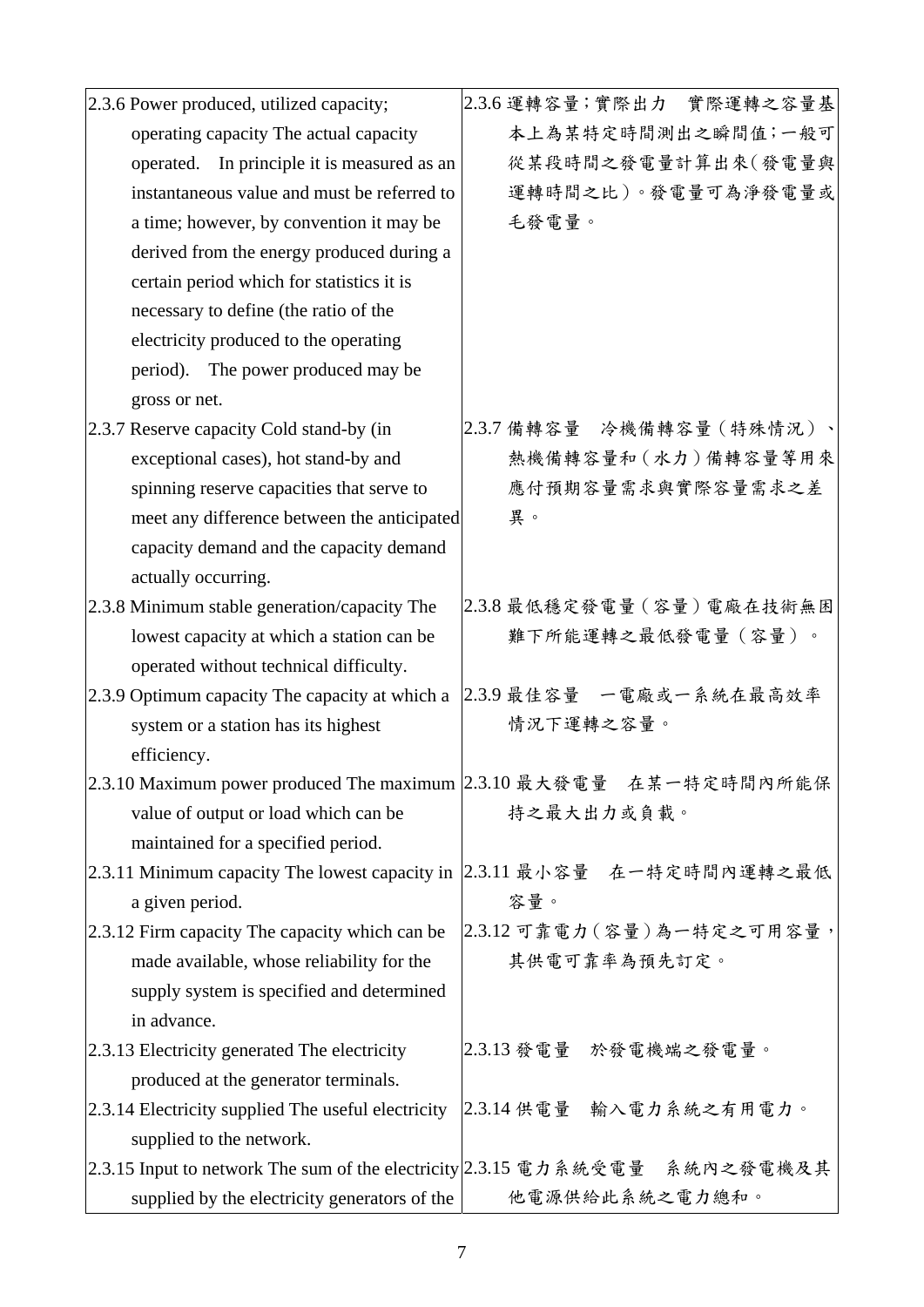| network and supplied from other sources.                              |                          |
|-----------------------------------------------------------------------|--------------------------|
| 2.4 Operation of the Electricity System                               | 2.4 電力系統操作               |
| 2.4.1 Control room A room in which control                            | 2.4.1 控制室 裝設控制盤之房間。      |
| boards are installed.                                                 |                          |
| 2.4.2 System control centre (center) The                              | 2.4.2 系統控制中心 用來指揮或直接執行網  |
| appropriate centre (center) for switching or                          | 路式系統線路操作之場所。             |
| directing the switching of the lines of a                             |                          |
| network/system.                                                       |                          |
| 2.4.3 Load dispatching centre (center) The                            | 2.4.3 電力調度中心 直接指揮發電廠操作及  |
| appropriate centre (center) for switching or                          | 負載調整之場所,通常電力調度中心和系       |
| directing the switching of power stations on                          | 統控制中心合而為一。在中央控制系統/       |
| line and for load changing. In general the                            | 網路之情況亦同。                 |
| load dispatching centre (center) and the                              |                          |
| system control centre (center) are one and                            |                          |
| the same in the case of centrally controlled                          |                          |
| systems/networks.                                                     |                          |
| 2.4.4 Ripple control A method of load                                 | 2.4.4 脈波控制 用户送電與斷電之一種負載  |
| management control which involves                                     | 管理控制方法,其執行藉配電網路或系統       |
| connecting and disconnecting consumer                                 | 搖控之。                     |
| groups, the necessary remote control being                            |                          |
| effected via the distribution                                         |                          |
| network/system.                                                       |                          |
| 2.4.5 Demand curve; load curve A curve                                | 2.4.5 需量曲線;負載曲線 出力或負載值隨時 |
| representing the changing values of output                            | 間變化之曲線。                  |
| or load as a function of time.                                        |                          |
| 2.4.6 Load-controlled consumer A consumer of                          | 2.4.6 控制負載型用戶 此類用戶的用電受控  |
| electricity whose demand may be regulated                             | 制,俾對電力供應網路或系統之負載曲線       |
| in such a way that it contributes to                                  | 有所改善。「可停電用戶」是控制負載型       |
| flattening the load curve of the electricity                          | 用戶之一種。                   |
| supply network/system; an interruptible                               |                          |
| consumer is a particular case of a                                    |                          |
| load-controlled consumer.                                             |                          |
| 2.4.7 Chargeable demand The demand taken into  2.4.7 計費需量 被列入電費計算之需量。 |                          |
| account for calculating the charges to be                             |                          |
| billed.                                                               |                          |
| 2.5 Additional Terms                                                  | 2.5 增訂名詞                 |
| 2.5.1 Fuel cell A device that enables chemical                        | 2.5.1 燃料電池 將化學能直接轉換成電能的  |
| energy to be converted directly into                                  | 一種裝置,其中不經熱機循環之過程,而       |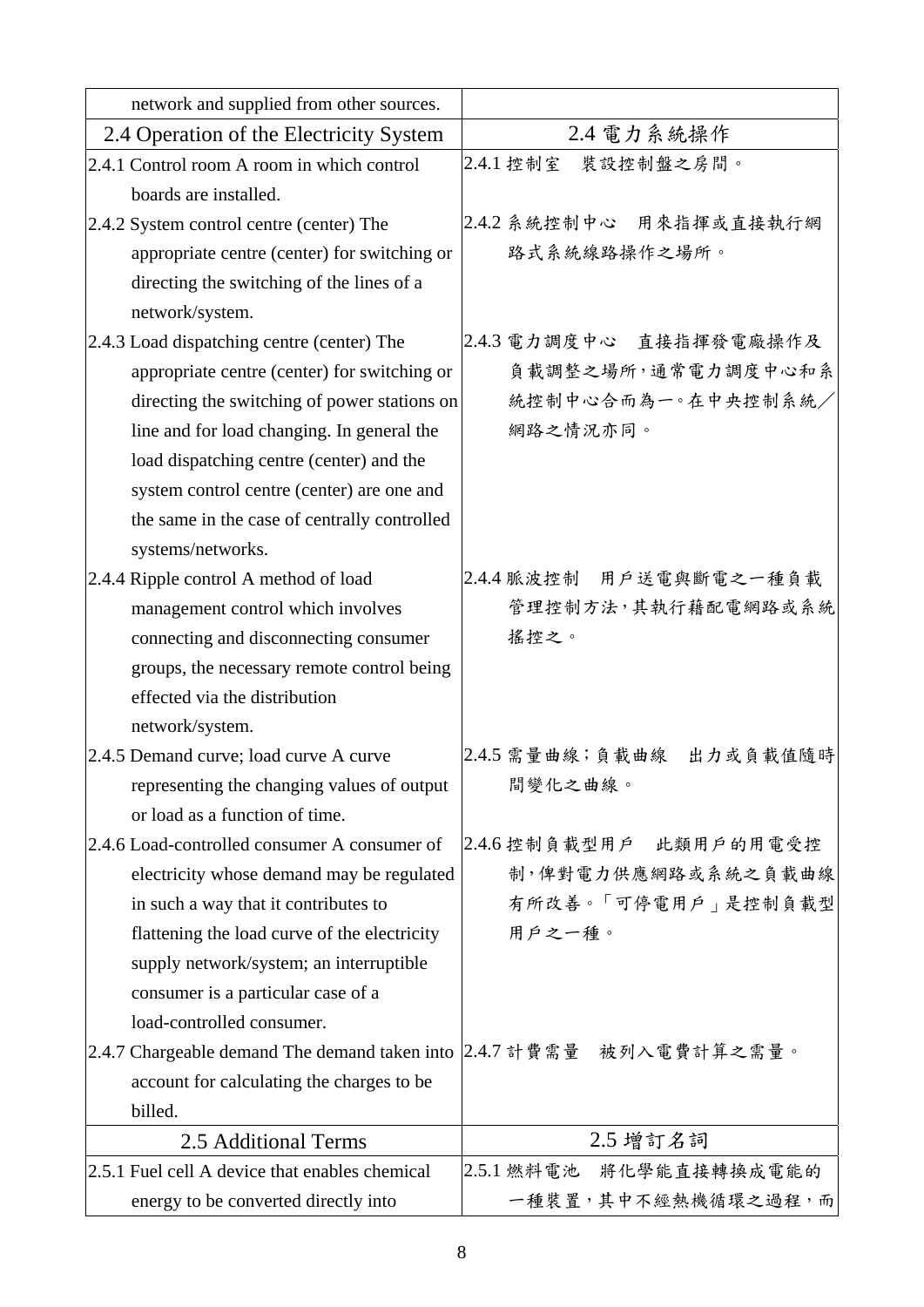| electrical energy without the intervention of | 直接控制燃料之反應以產生電力,燃料通                                                         |
|-----------------------------------------------|----------------------------------------------------------------------------|
| the heat engine cycle, in which electrical    | 常為氫、甲醇或碳氫化合物。                                                              |
| power is produced in a controlled reaction    | (註)燃料電池可應用於偏遠地區之小電                                                         |
| involving a fuel, generally hydrogen,         | 力源以及做為電動車之電源。                                                              |
| methanol or a hydrocarbon.                    |                                                                            |
| Note Fuel cells can have applications as      |                                                                            |
| small power sources in locations and          |                                                                            |
| possibly as sources of power for electric     |                                                                            |
| vehicles.                                     |                                                                            |
| 2.5.2 Superconductor An electrical conductor  | 2.5.2 超導體 電導體其電阻值極微小。                                                      |
| offering negligible resistance.               | (註)以目前之技術,超導體可以在特殊                                                         |
| Note With present technology                  | 情況下達成,亦即利用金屬之電阻值隨溫                                                         |
| superconductivity can be achieved as the      | 度之降低而減少之現象,在低溫時其電阻                                                         |
| extreme case of the phenomenon that when      | 值變小。部份導體具有臨界溫度,低於此                                                         |
| metals are cooled from room temperature       | 溫度其電阻值降為零,而成為超導體。                                                          |
| their resistivity decreases and at low        | 在電力工程上,應用冷凍技術使導體達到                                                         |
| temperatures they attain low values; some     | 超導體之情況,電力設備之體積可因之大                                                         |
| conductors have a critical temperature        | 量地減少。                                                                      |
| below which their electrical resistance falls |                                                                            |
| to zero, i.e. they become superconducting.    |                                                                            |
| In electrical engineering the application of  |                                                                            |
| cryogenic technology to the creation of       |                                                                            |
| conditions favouring                          |                                                                            |
| superconductivity, enables the dimensions     |                                                                            |
| of equipment to be substantially reduced.     |                                                                            |
|                                               | 2.5.3 Power factor In the metered consumption of 2.5.3 功率因數 計量交流電氣設備用電時, 瓦 |
| alternating current electrical equipment, the | 特和伏安的比值或是實功率和視在功率                                                          |
| ratio of watts to voltamperes or of active    | 的比值稱之,以小數表示,意即附實功率                                                         |
| power to apparent power. Expressed as a       | 外,尚考慮虛功率之一種度量方法。                                                           |
| decimal fraction, it provides a measure of    | (註)功率因數顯示用電容量之效率以及                                                         |
| the extent to which reactive power is being   | 用電契約中有關功率因數基準之計費項                                                          |
| taken in addition to the active power.        | 目。系統或裝置可用以改善功率因數。                                                          |
| Note Power factor indicates the efficiency    |                                                                            |
| with which electrical capacity is utilized    |                                                                            |
| and tariff/rate contracts can incorporate     |                                                                            |
| terms relating charges to power factor        |                                                                            |
| levels.<br>System and devices may be          |                                                                            |
| applied to correct power factor.              |                                                                            |